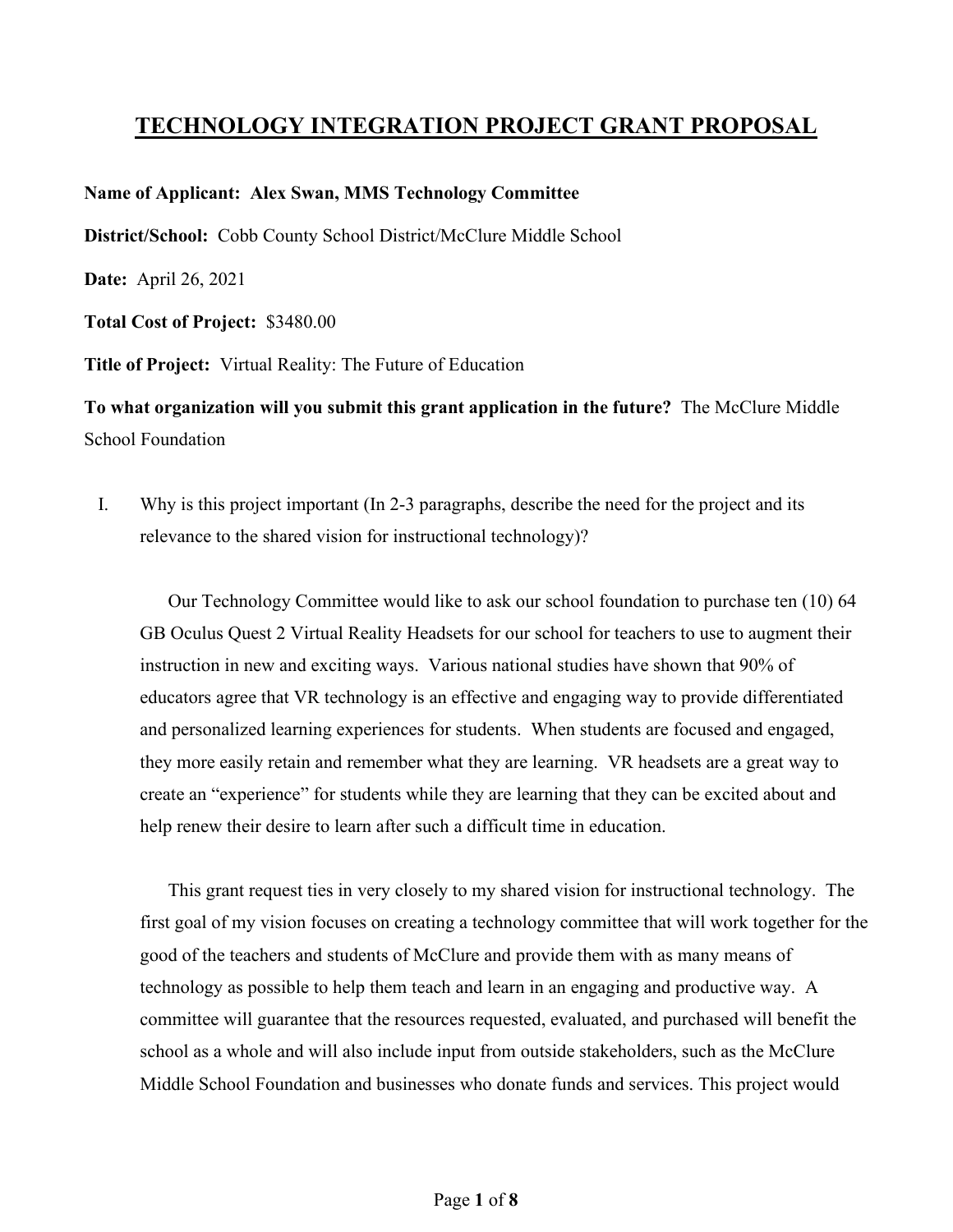also actively involve our ITTS and help her build more positive relationships with our teachers and would also address my vision's views regarding diversity since all students would have access to and the ability to equally enjoy the VR headsets in their classrooms.

II. What would you like to accomplish (In 2-3 paragraphs, describe the project and list instructional objectives/project outcomes.)?

Our committee would like to purchase the Oculus VR headsets to be used by the classroom teachers to enhance their instruction in an immersive and fun and engaging way. The teachers can sign up through the ITTS to use the VR headsets in a variety of ways ranging from participating in virtual field trips to showing how geometry works or the inside of a cell in 3D. Instructional objectives in every subject can be met: the art teacher can take her students to France to tour the Louvre, the PE coaches can have a group of students play a soccer match inside on a rainy day, the music teachers can visit the Sydney Opera House, the science teachers can have their students look at cell structures and microorganisms in 3D or explore the ocean floor, the math teachers can have their students learn about geometry with 3D shapes that can be viewed in a new and exciting way, and I (the technology and engineering teacher) can have my students visit the greatest engineering marvels of our time and view the world from the top of the Hoover Dam or the Eiffel Tower.

As far as the project outcomes are concerned, I would like to see the students and teachers at our school get more excited about implementing technology devices into their lessons and open their minds to other devices that could be available to them and bring their classrooms to life. I want all stakeholders involved to want to try out and share their experiences with this project and not just see it as more work or something else the school has purchased that they are "supposed to use." I would like to see the benefits of successfully using educational technology come to life at McClure through better student engagement and increased test scores and assessments. VR equipment is proven to help with memory retention and recall. Studies show that students who learn in an immersive environment show a 10 percent increase in retention compared to students who learned the same material in a traditional environment. These VR headsets could surely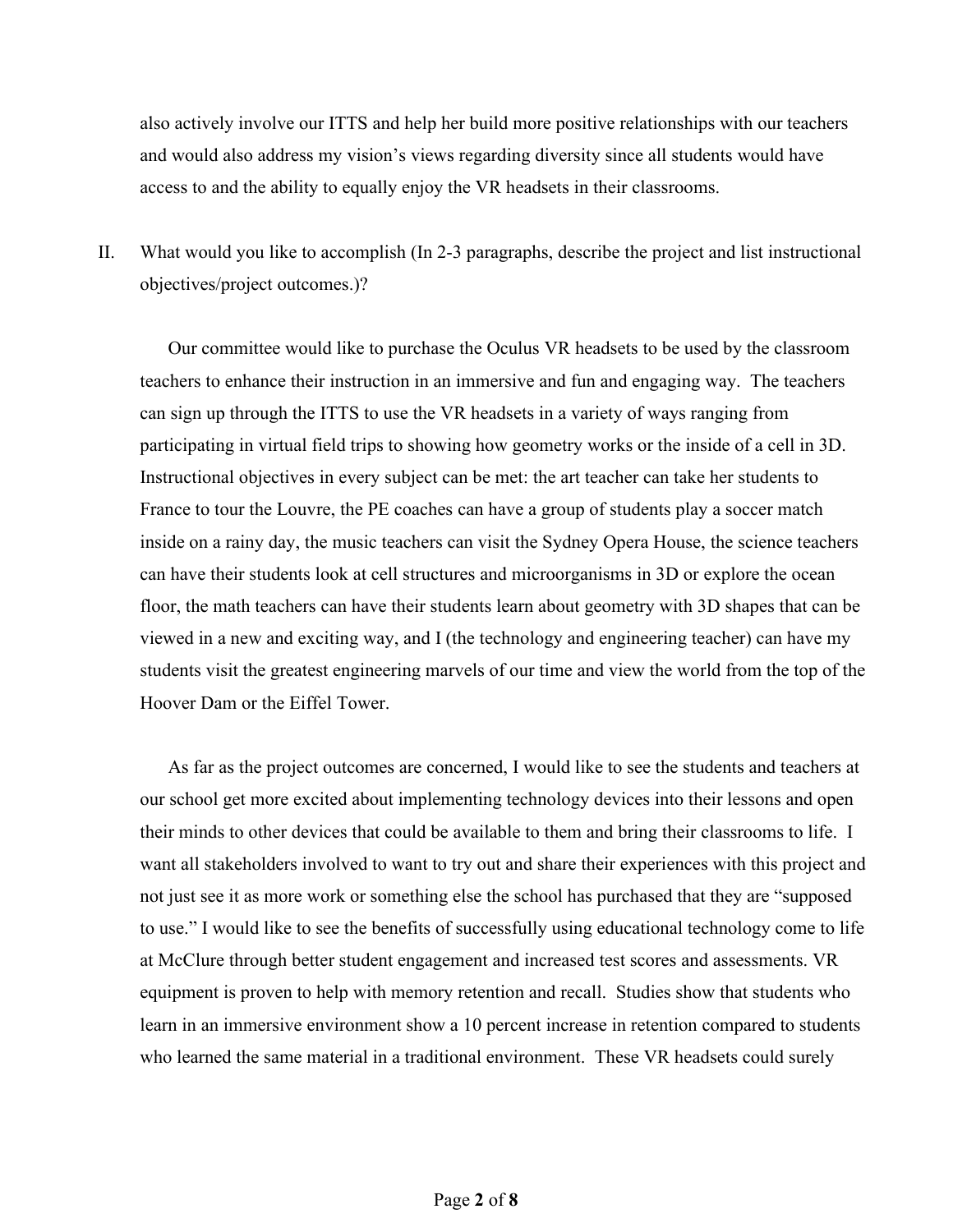open the door to more educational technology when students and teachers see their learning impacted in so many positive ways.

III. In what ways is this project an example of exemplary technology integration (In 2-3 paragraphs discuss your project regarding one or more of the following: LoTi, SAMR, TPACK, TIM, etc.)?

I have chosen to discuss this project regarding the TPACK model because I particularly like how the framework impacts teachers in positive ways. The Pedagogical Content Knowledge aspect is important because the VR headsets are meant to compliment the instruction and build upon the lessons and knowledge the teachers are already using. The content that the teachers are already familiar with and the standards that they are already required to teach will not have to be changed. They can continue to teach the material they know and are comfortable with, but also find new ways to introduce the material and have the students become immersed in the lesson through a new kind of educational technology: the VR headsets.

Technological Pedagogical Knowledge is also important because if the teachers are also already familiar with choosing and using technology that will properly enhance their lessons, then they will more easily be able to look at their lessons and choose ones that will work well with the headsets, which in turn will make it much easier to implement them into a few lessons in a new and exciting way.

And finally, the Technological Content Knowledge brings the teachers together and encourages them to support each other through professional development, sharing resources, and helping and modeling for each other as the VR headsets are introduced. This will encourage them to use their strengths and weaknesses to help one another grow in the content knowledge area.

- IV. How will you complete the work? (Describe how the project will be completed.)
	- A. Describe how the instructional objectives/project outcomes will be met (2-3 paragraphs).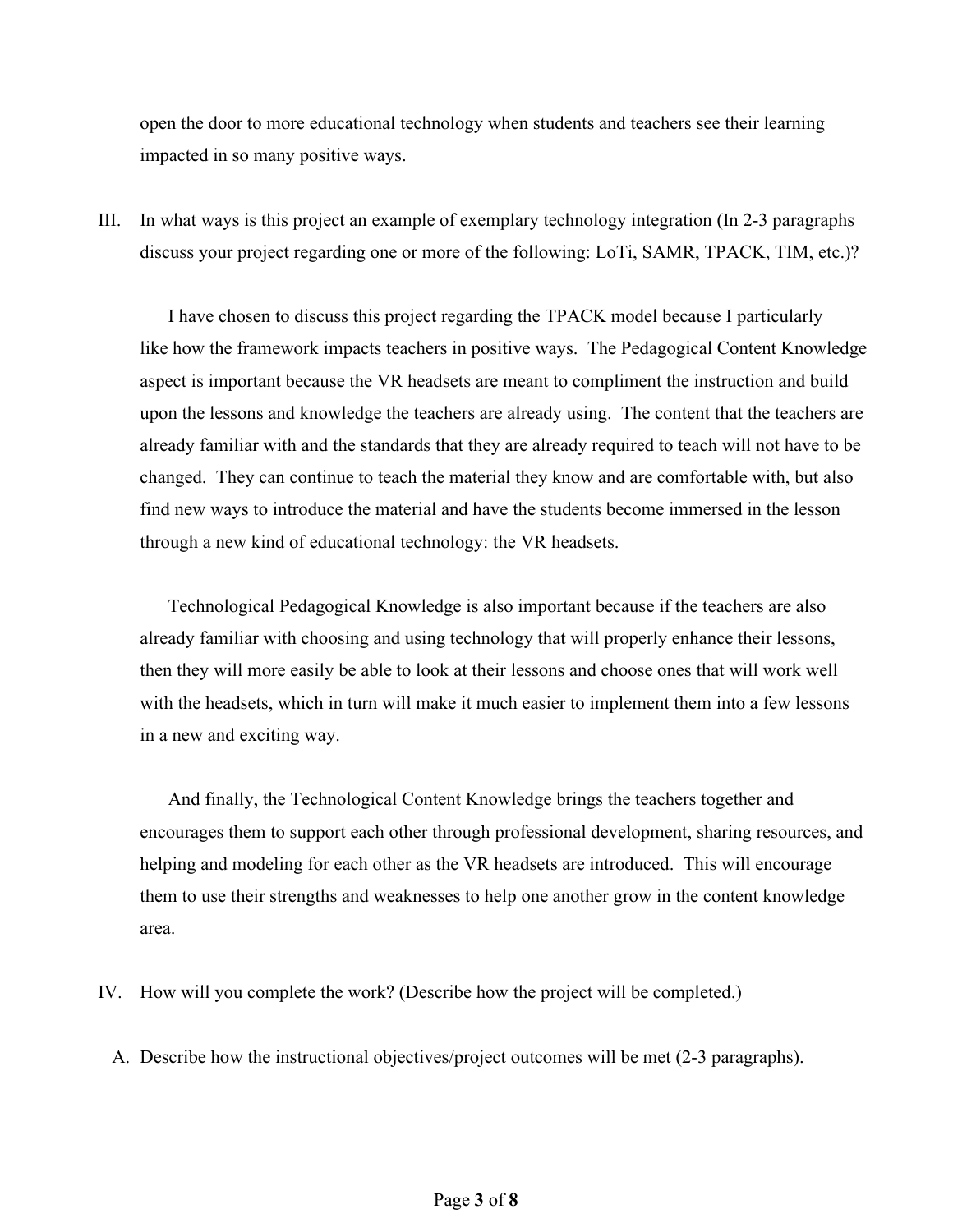The instructional objectives/project outcomes that can be met with Oculus VR headsets are practically endless. Because they can be used in virtually every subject at our school to augment instruction, I am hoping that all teachers will want to try them at least once in the first year we have them. The Technology Committee will encourage this by training the teachers on the benefits of immersive education and having the Lead Teachers of various subjects from the committee create and model lessons that can be easily used in their colleagues' classrooms. We will provide incentives to teachers who try the VR headsets out, submit their experiences for others to see, and share the instructional objectives they were able to meet.

The committee will also ask students to discuss their reactions and to the VR headsets and share how this helped them learn. The data collected will be compiled and evaluated to see how well the project outcomes were met and what could be done the following year to improve on their use.

B. Describe the time involved (project length including amount of time each day/week; include a timeline for planning and implementation).

The length of the project will be ongoing throughout the school year depending on how often the VR headsets are used and the support needed to use them. The grant will be written and submitted at the end of the previous school year so that it can be approved, and so the headsets can be ordered and set up for the upcoming year. Teachers will be provided by the ITTS with training videos on how to use, care for, and implement the VR headsets into their lessons that they can watch and review on their own time as needed depending on if and when they want to implement them. The ITTS will also be available to answer questions the teachers may have and to come into the classroom and demonstrate how to use the headsets at the teachers' request by reserving his/her services. Lead teachers on the Technology Committee will also redeliver instruction as needed and model for others as needed. At the end of the school year, the Technology Committee will put together and share a summary of lessons submitted by teachers on how the VR headsets were successfully used, as well as send out a survey to gather suggestions on how the school can improve on how they are implemented into the following school year to even better enhance instruction.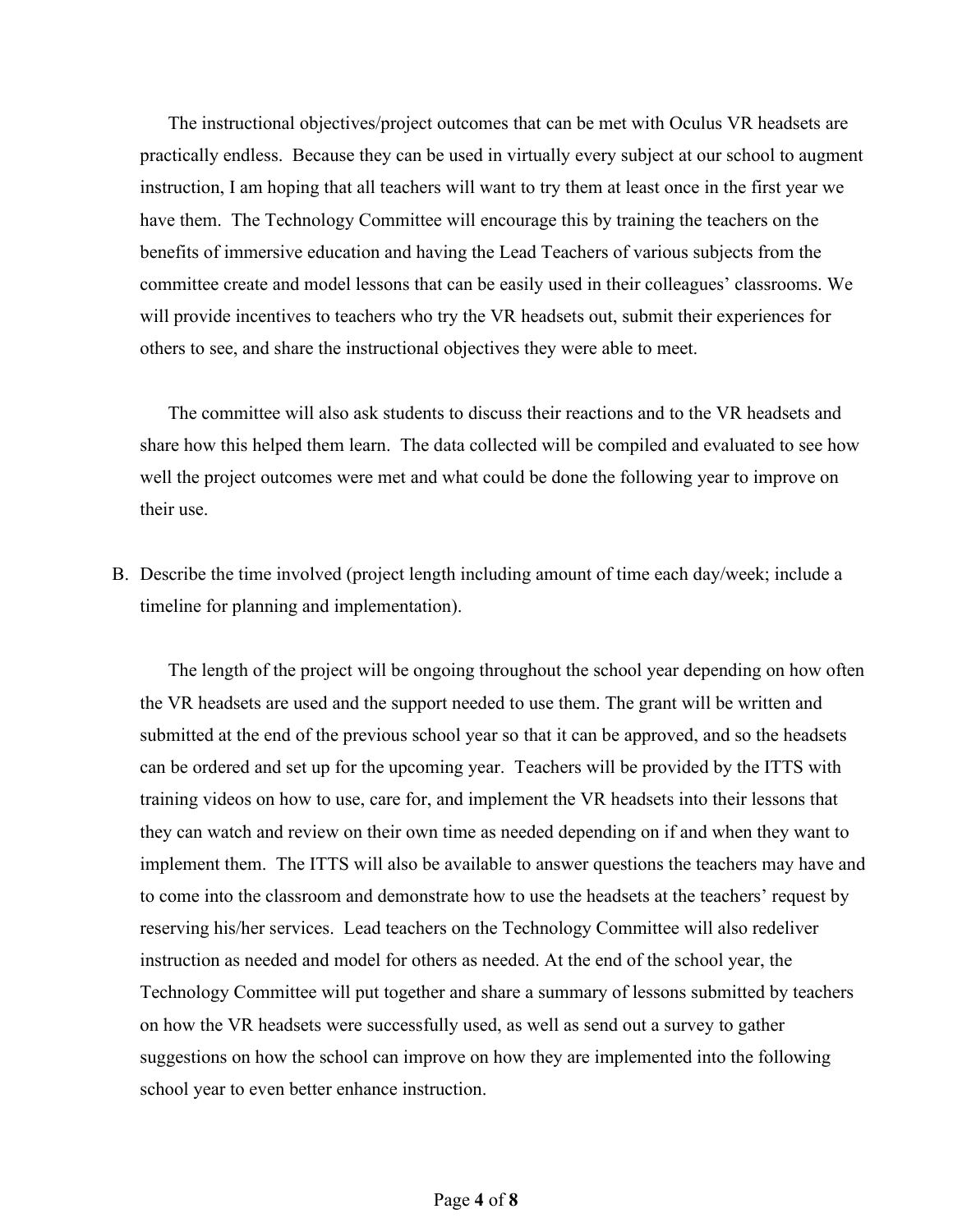C. Describe the people involved (grade level/subject  $\& \#$  of students, teachers and/or staff, other stakeholders).

All staff and students in all 3 grade levels at McClure will have to opportunity to benefit from this project and use the VR headsets for instruction by reserving them through the school ITTS. The Technology Committee, the ITTS, administration, and the Foundation will also be highly involved throughout the year to make sure that the VR headsets are being properly and effectively used for instructional purposes and that all teachers/students are receiving equal access to them.

D. Describe any professional development that you or others will complete prior to implementing the grant.

To reduce the cost of PD so that the money requested can go completely to purchase as many VR headsets as possible, the Technology Committee has specifically chosen a brand of headsets that are very user friendly and easy for both students and teachers to use and enjoy. There are resources available online to support the implementation of the headsets in just about every subject imaginable! The teachers will be provided with general instructions and training if requested, but will be responsible for researching and creating lesson plans for their specific subjects using their favorite resources and sites available with immersive lesson plans, such as classVR.com. The ITTS and the lead teachers on the Technology Committee will also be available to help if needed. If more intensive training is requested by the teachers when surveyed at the end of the first year of use, the school's PD fund can be used to provide more training if necessary.

E. Describe the materials needed for the project (provide links to relevant websites; include a written description of how the technology/ies will benefit students).

The materials needed for this project will include 10 (ten) 64 GB Oculus Quest 2 VR headsets and 10 (ten) Oculus Quest 2 carrying/storing cases to keep them safe and clean between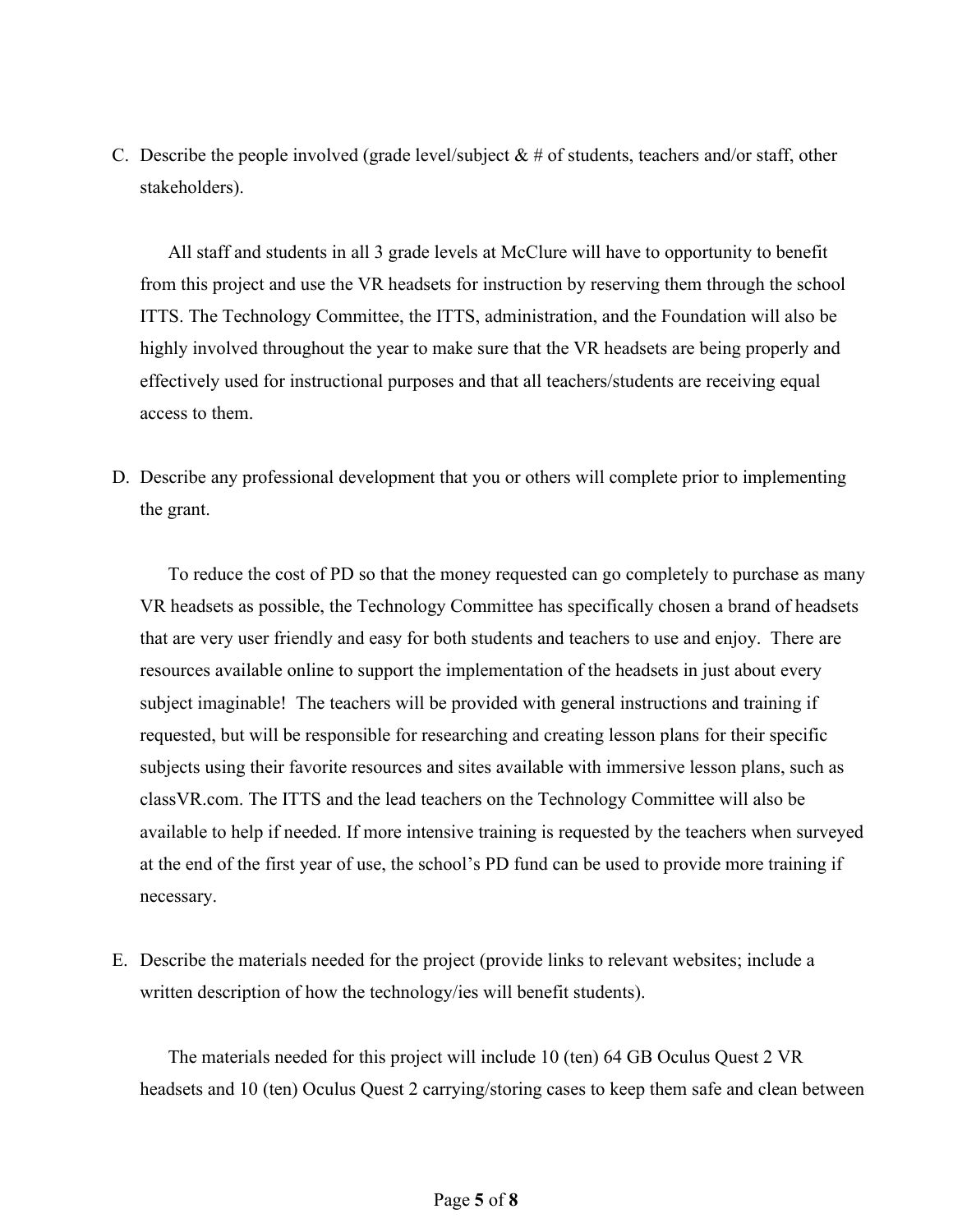uses and while traveling around the school. These materials will be ordered from Oculus.com. The Oculus app is also needed to easily set up the devices for the first time and can be done with a PC or phone by the ITTS or technology teacher. The VR headsets will benefit the students by providing them with a new and immersive type of instructional technology that will allow them to bring their learning to life in a new and exciting way. Multisensory experiences that are provided are proven to drive student engagement and can help connect learning to the authentic world even during times when visiting places outside of the classroom just aren't possible. Memory retention and recall has also shown to improve when students use VR headsets for immersive learning.

V. What is the timeline for assessing accomplishments and objectives/project outcomes (In 2-3 paragraphs, describe the program evaluation procedure. Explain how each objective will be measured and how success will be determined.)?

As stated previously, the timeline for assessing this project will be ongoing throughout the school year. Because the opinions, feelings, and reactions of all involved will be important to the Technology Committee, data will be collected regarding the use and benefits of the VR headsets throughout the year and preferably each time they are used.

Although the committee will assess the success of the project all year long, the objectives met, and overall outcomes will be assessed with a capstone review at the end of the year that has been described above. Objectives will be measured by the frequency of use of the headsets, the ease of use/proper training, whether they were able to be successfully implemented into existing lessons/subjects taught, and whether or not they would be used again to support lessons in the classroom. Success will be determined in similar ways and will also look closely at data collected by teachers on how student achievement was impacted when VR headsets were used compared to the same lessons when they were not used.

VI. How will the students be impacted by the project (In 2-3 paragraphs, include details regarding how the impact on students will be assessed and reported to students, parents, teachers, and others.)?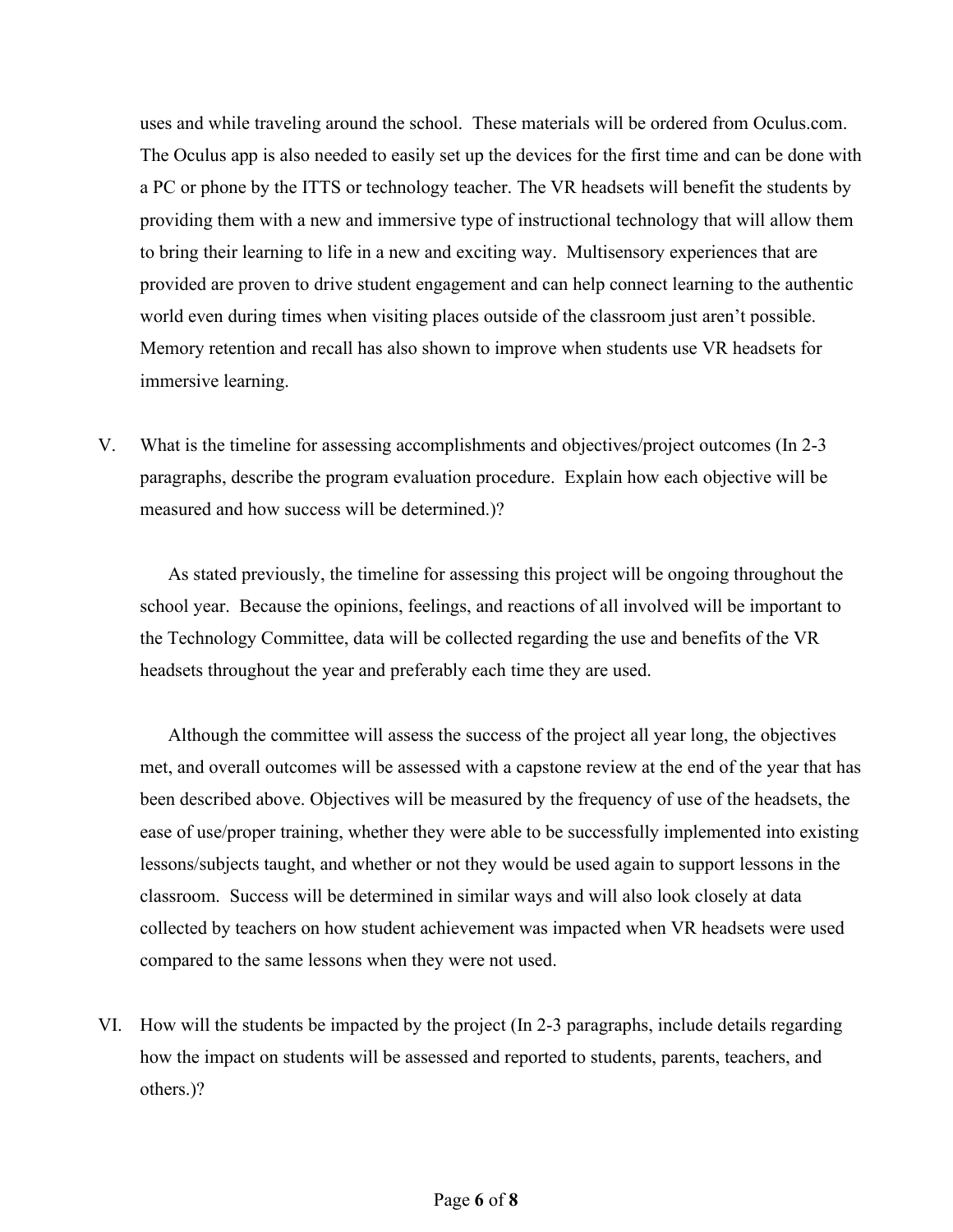I believe that one of the most exciting aspects about this project will be how the students will be impacted. Because we have not used this form of educational technology at our school before, the students will be excited to try it and learn in a new way, especially if they have had experience with VR headsets before outside of the classroom. The committee will work together using the assessments and outcomes outlined above to create a visual/interactive compilation of lessons using the VR headsets, interviews with students and teachers, graphs showing increased student achievement, and how the use of the headsets will continue to be improved upon to both report to all stakeholders involved and to hopefully collect more support and funds to purchase more VR headsets for the school.

VII. What is the proposed budget? Include information on the following:

A. Materials/Supplies/B. Equipment needed — 10 (ten) 64 GB Oculus Quest 2 VR headsets and 10 (ten) Oculus Quest 2 carrying/storing cases. A PC or phone would also be needed to download the app to set up the headsets, but the school already has access to these.

C. Total Cost of Proposed Project (include a line item for any required professional development) — No PD that would need funding would be needed this first year. The cost of the equipment would be \$3,480 plus tax and shipping.

D. Additional Funding Sources — If the project is successful, additional funding may be requested the following year from the Foundation and other business partners to purchase more VR headsets and maintain existing headsets. The school Professional Development funds may also need to be used for more intensive training on use if requested by teachers when the project is assessed.

VIII. List your supporting references.

*See below*